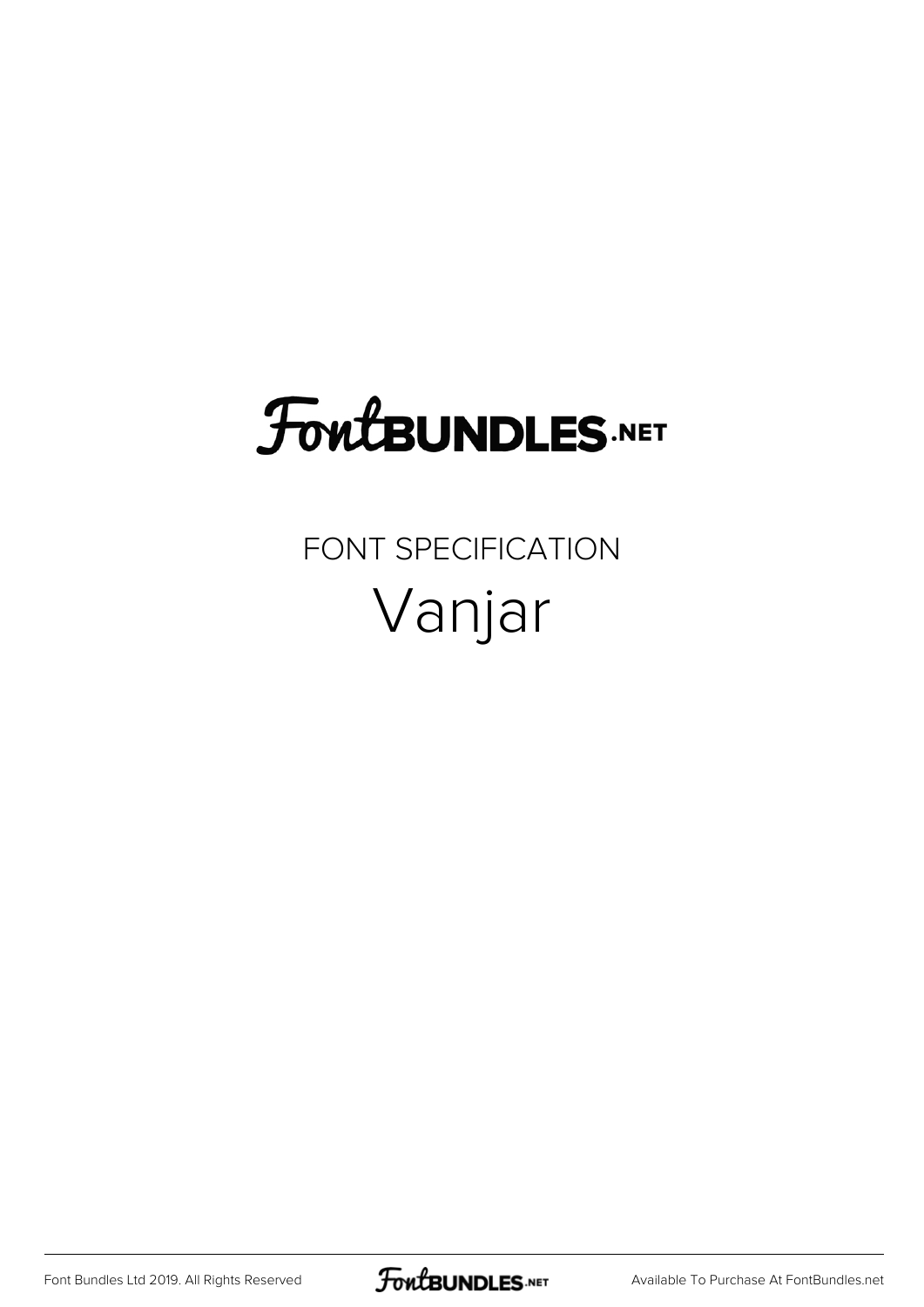Vanja - Regular

**Uppercase Characters** 

# ABCDEFGHIJKLMNOPQR STUVWXY7

Lowercase Characters

# abcdefghijklmnopqrst uvwxyz

**Numbers** 

# 0123456789

Punctuation and Symbols

### " # \$ % & ' ( ) \* + ,  $\overline{\mathbf{I}}$ : ;  $\langle$  = > ? [ \ ] ^ { | } f ╋

All Other Glyphs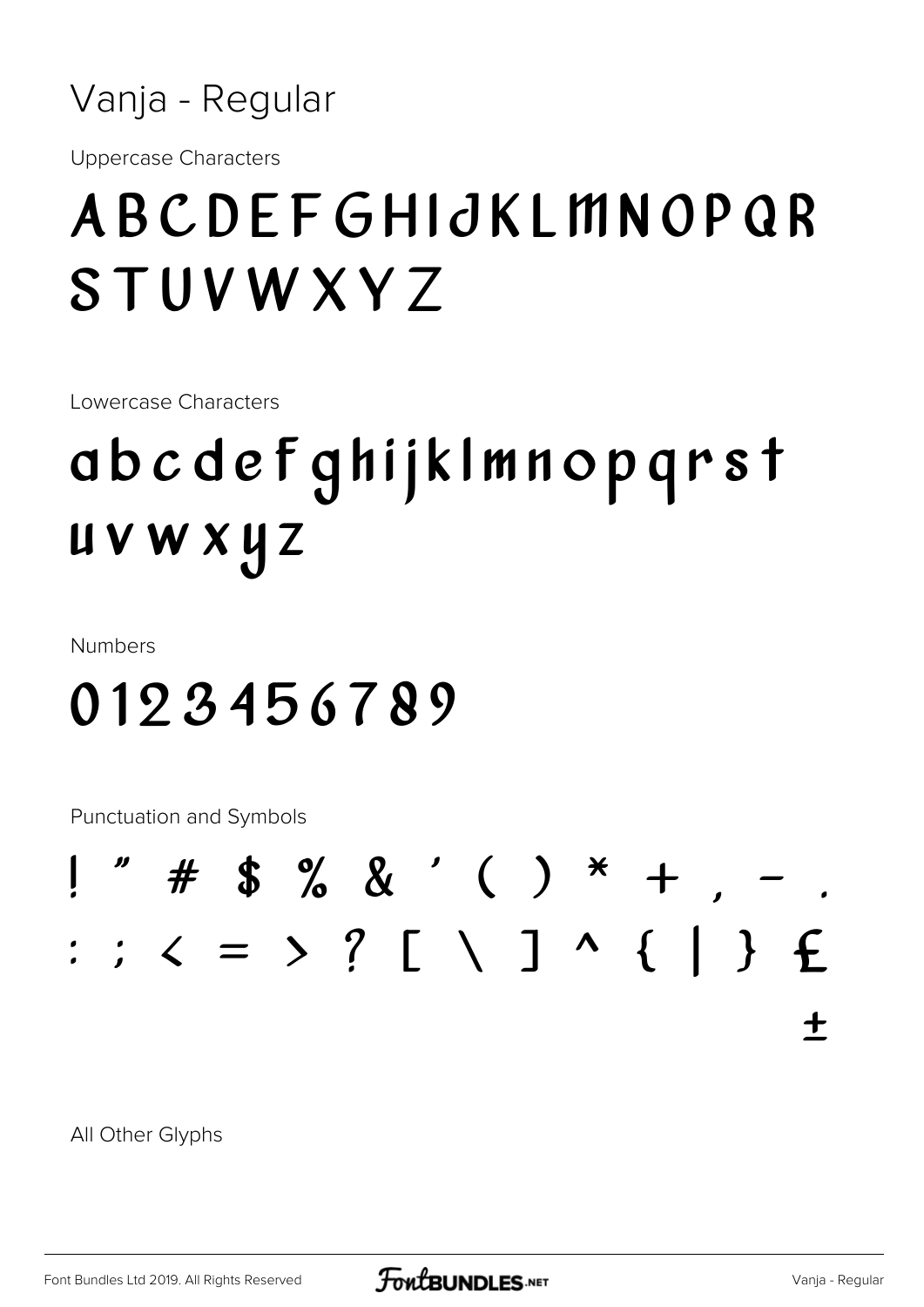## À Á Â Ã Ä Ä Å Ç È É  $E$   $I$   $I$   $I$   $\tilde{N}$   $\dot{O}$   $\dot{O}$  $\hat{\mathsf{E}}$  $\hat{0}$   $\tilde{0}$   $\tilde{0}$   $\times$   $\emptyset$   $\dot{0}$   $\dot{0}$  $\tilde{U}$ à á â ã ä å Ý  $C$   $\dot{C}$  $\hat{e}$   $\ddot{e}$  i i i  $\acute{\mathrm{e}}$ ñ ò  $\hat{O}$   $\tilde{O}$   $\tilde{O}$   $\div$   $O$   $\dot{\mathbf{u}}$  $\acute{\mathbf{O}}$  $\hat{u}$ **i**  $\dot{y}$   $\ddot{y}$   $\dot{\varepsilon}$   $\dot{y}$   $\dot{z}$ ü  $\sqrt{2}$  $\overline{\phantom{a}}$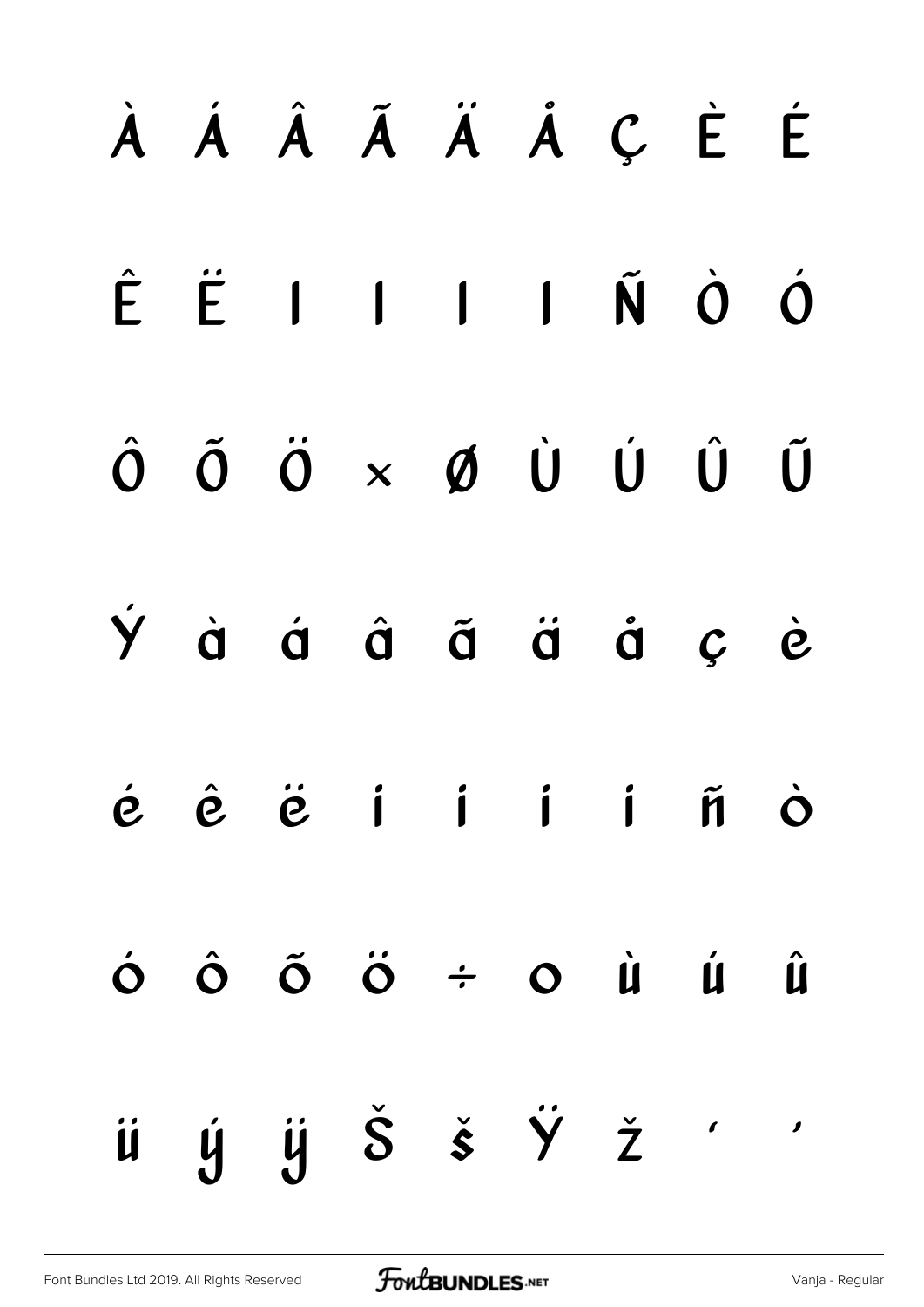#### ,  $\star$   $\parallel$   $\parallel$  $\frac{1}{2}$

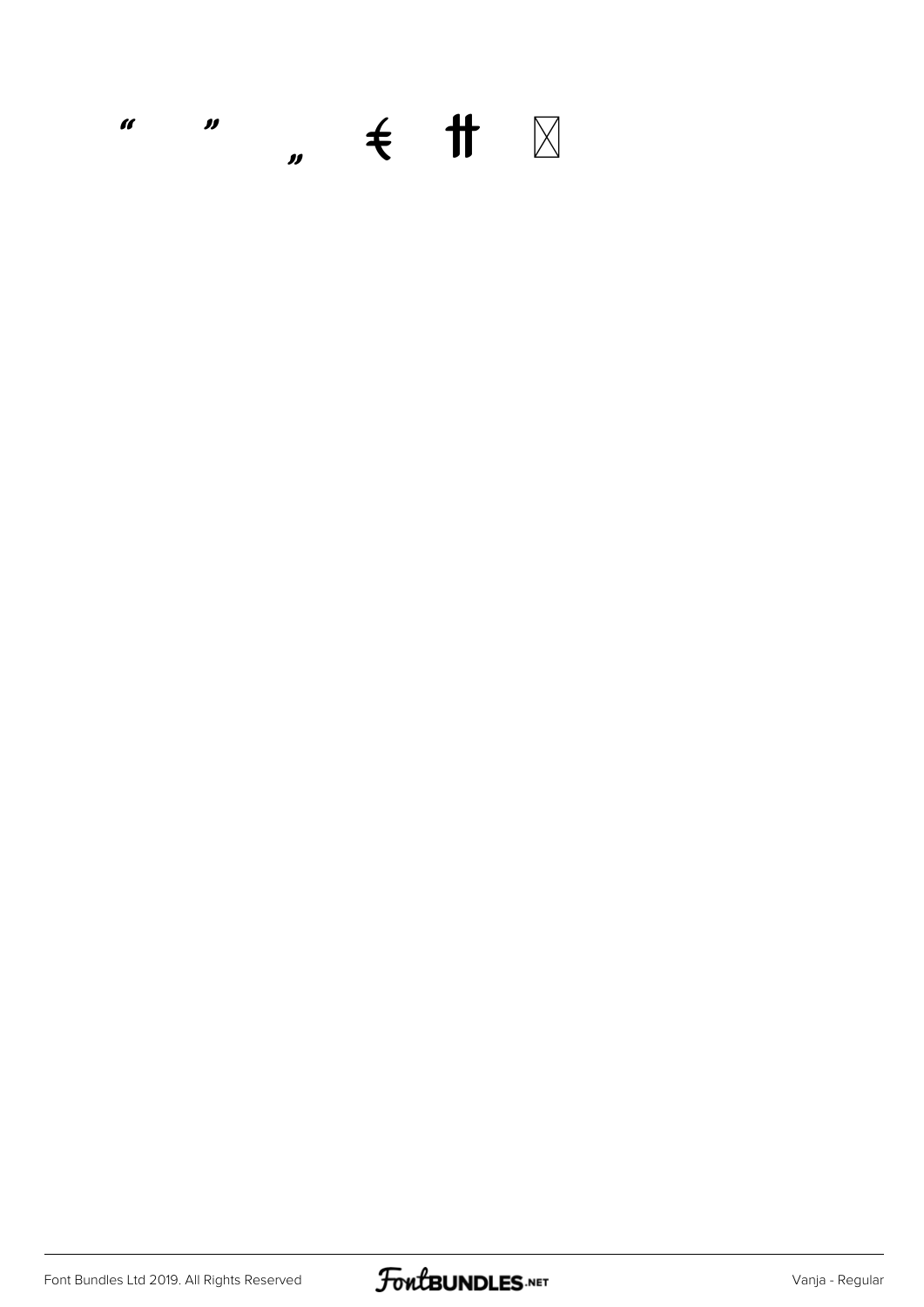### Vanjar Outline - Regular

**Uppercase Characters** 

ABCDEFGHIJKLMNOP QRSTUVWXYZ

Lowercase Characters

 $\text{ of } \mathbb{D} \text{ is defined as } \mathbb{F} \text{ is a linear combination of } \mathbb{F} \text{ is a linear combination of } \mathbb{F} \text{ is a linear combination of } \mathbb{F} \text{ is a linear combination of } \mathbb{F} \text{ is a linear combination of } \mathbb{F} \text{ is a linear combination of } \mathbb{F} \text{ is a linear combination of } \mathbb{F} \text{ is a linear combination of } \mathbb{F} \text{ is a linear combination of } \mathbb{F} \text{ is a linear combination of } \mathbb{F} \text{ is a linear combination of } \mathbb{F} \text{ is a linear combination of } \mathbb{F} \text{ is a linear combination of } \mathbb{F} \$ t wwxyz

#### **Numbers**

 $0122456789$ 

Punctuation and Symbols



All Other Glyphs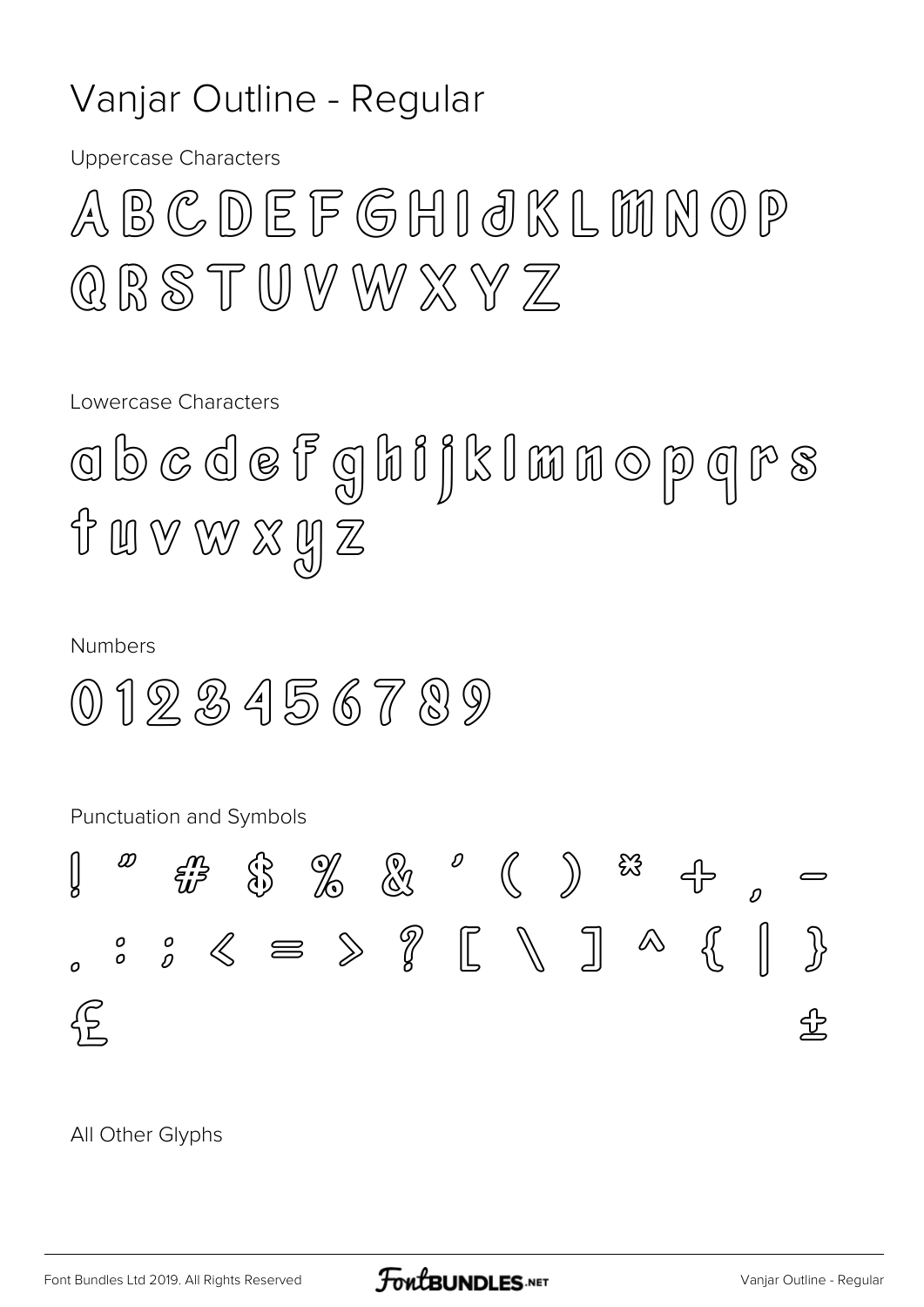